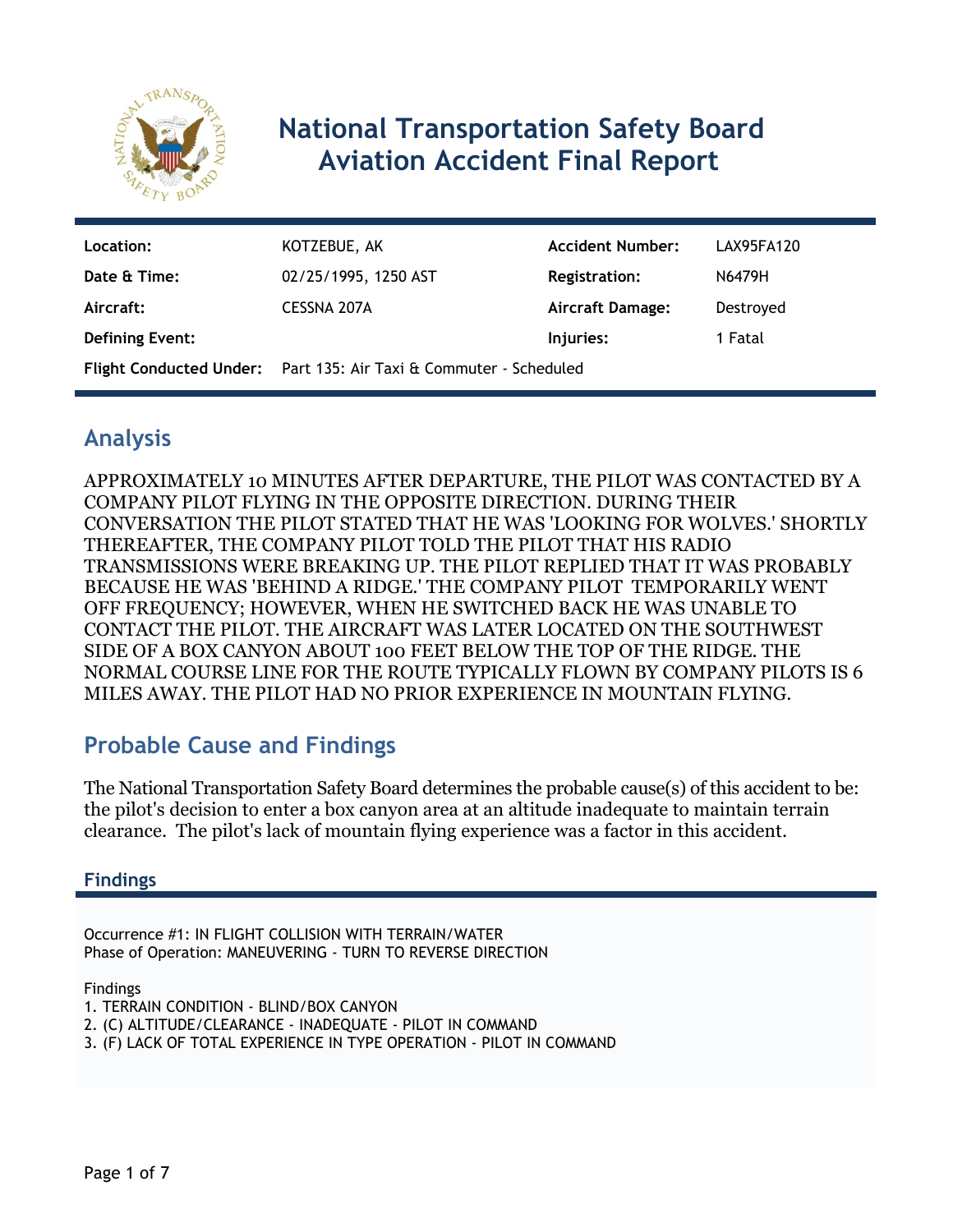# **Factual Information**

### HISTORY OF FLIGHT

On February 25, 1995, at 1250 Alaska standard time, a Cessna 207A, N6479H, was destroyed during a collision with rising terrain while turning in a box canyon 25 miles north of Kotzebue, Alaska. The aircraft was owned and operated by Yute Air Alaska, Inc., as Yute Air flight 1907, a scheduled domestic passenger/cargo flight under 14 CFR Part 135 of Federal Aviation Regulations (FARs). Visual meteorological conditions were prevalent at the time and a visual flight rules (VFR) flight plan had been filed for the operation. The certificated commercial pilot sustained fatal injuries. The flight originated from the Ralph Wein Memorial Airport at Kotzebue on the day of the accident at 1235 as a cargo flight to Kivalina, Alaska.

Approximately 10 minutes after departure, the pilot was contacted by a company pilot who was inbound to Kotzebue. During their conversation, the company pilot asked what he was doing. The pilot replied that he was "looking for wolves." Shortly thereafter, the company pilot told the pilot that his radio transmissions were breaking up. The pilot replied that it was probably because he was "behind a ridge." The company pilot then told him that he had to temporarily go off frequency to communicate with Yute Air operations. When the witness switched back about 5 minutes later, he was unable to reestablish contact with the pilot. The highest terrain in the vicinity of the crash site is about 1,600 feet mean sea level (msl).

The pilot from another air taxi operator reported that he was flying in the general vicinity of the accident site about 1300, when he noticed a vertical column of black smoke. Upon investigation, he discovered what he believed to be an aircraft accident site. Search and Rescue personnel later confirmed the identity of the aircraft at the site as Yute Air flight 1907.

The accident site was on the southwest side of a box canyon on the southeast slope of Kaksurok mountain. The site was located at latitude 67.11.39 degrees north and longitude 163.12.11 degrees west, along the 303-degree radial of the OTZ Visual Omni Range (VOR). The accident location was approximately 6 miles east of a direct route from Kotzebue to Kivalina.

Company pilots at Yute Air stated that a normal en route altitude for a flight from Kotzebue to Kivalina would be above 2,500 feet msl, and that the course would follow a more direct coastal route. No one contacted in the company could offer an explanation that would have placed the pilot in the vicinity of the crash site.

### PERSONNEL INFORMATION

Those employees of the company whom the pilot had contact with immediately prior to the flight reported that he was "up" and exhibiting his usual congenial attitude. There were no indications that the pilot was experiencing any personal, financial, or emotional difficulties.

Review of the company flight department records disclosed that the pilot completed the line and recurrency checks required by 14 CFR 135.295 and 135.299. The flight check was conducted in a Cessna 207A without any noted deficiencies. The pilot's flight and duty times were observed to meet the limitations in the operator's approved operations specifications.

A review of the pilot's flight log revealed that until arriving in Alaska, he had not flown in mountainous areas. The operator also confirmed that mountain flying techniques was not in their training syllabus, since that type of operation was not part of their expected flight procedure.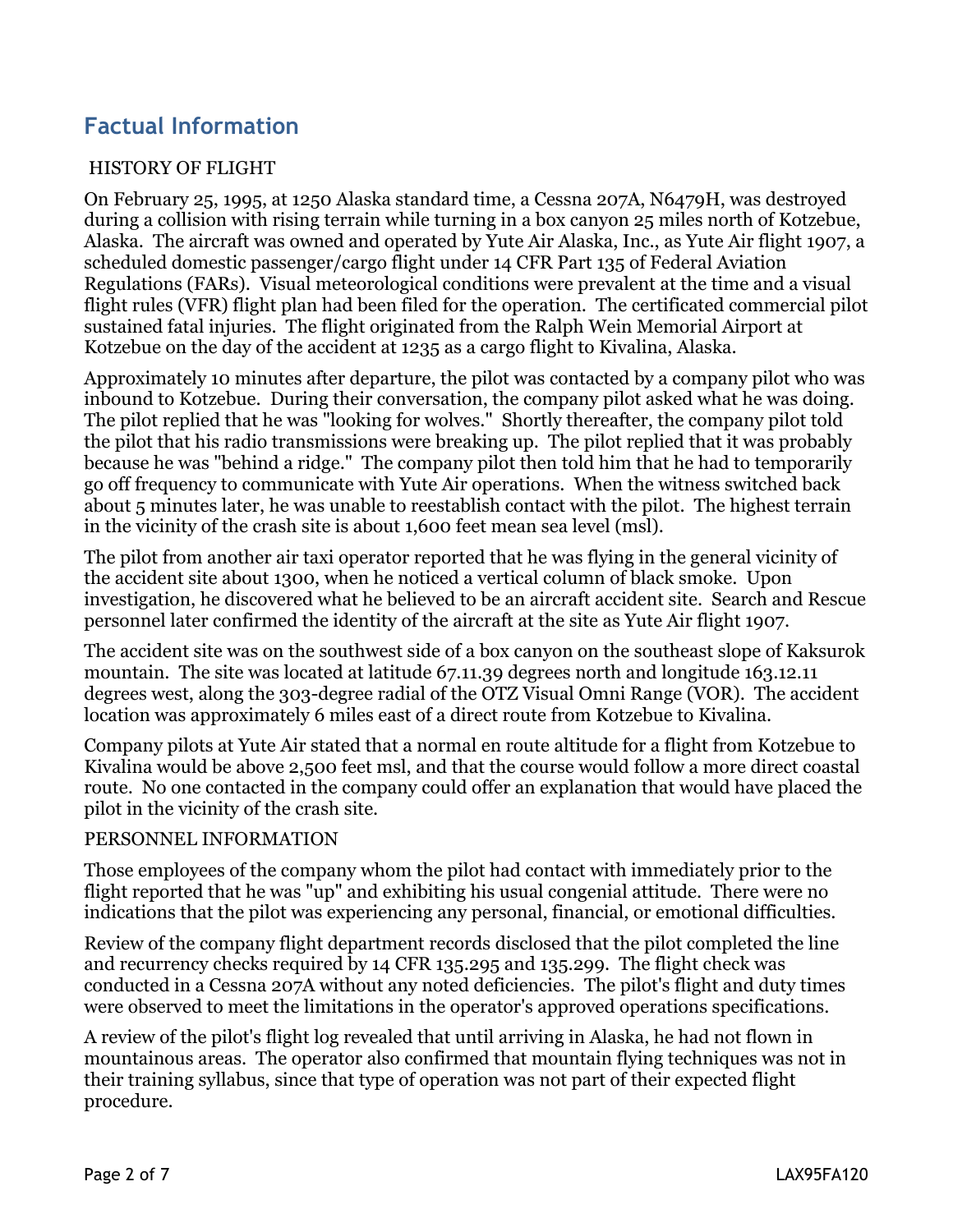### AIRCRAFT INFORMATION

The Yute Air Kotzebue station manager reported that the aircraft took off with 1,080 pounds of cargo, and a reported 4 hours of fuel on board. The passenger seats had been removed for the operation. Computations established that the aircraft was within the manufacturers prescribed gross weight and center of gravity limitations. Sixty-one gallons of fuel were estimated to be onboard at the time of the accident.

A review of the aircraft log books showed that the aircraft met all prescribed maintenance and inspection requirements of the operators FAA approved maintenance program.

### METEOROLOGICAL

A Flight Service Station (FSS) located at the departure airport provided a weather briefing prior to departure. There were no forecasts or reports of inclement weather for the time and route of flight. Pilots flying in the area at the time of the accident reported en route weather conditions of ceiling and visibility unlimited with no turbulence or noticeable winds.

### AIDS TO NAVIGATION

The flight was conducted under VFR, and the aircraft was equipped with dual VOR receivers. The departure airport has a VOR transmitter which was in service at the time of the accident.

### WRECKAGE AND IMPACT INFORMATION

A postcrash examination of the wreckage revealed that the aircraft had impacted on the rocky outcroppings of a sloping wall in an L-shaped box canyon approximately 100 feet below the crest. The first identifiable ground scars were oriented on a magnetic bearing of 116 degrees. The nose strut was the first piece of debris located beyond the initial impact point (ipi). The next piece of debris was the left pilot's door, which was located beyond the nose strut and further below on the 30-degree downward sloping canyon wall.

The aircraft came to rest approximately 400 feet beyond the ipi and 300 feet below the canyon wall. The final attitude of the aircraft was inverted, on a magnetic orientation of 276 degrees. There were scratches on the top surfaces of both main wings, and the propeller spinner showed evidence of longitudinal crushing. The leading edge of the left wing exhibited evidence of impact damage at approximately midspan. Both main wheels had separated from the fixed landing gear. The left main wheel was located near the bottom of the canyon approximately 500 feet beyond the final position of the aircraft.

The constant speed propeller hub remained attached to the engine crankshaft flange.

The propeller exhibited a forward "S" bend in one blade. The remaining two blades were fractured at a point just beyond midspan. The leading edges of all three blades showed leading edge scarring. No discernable pattern of chordwise scarring was noted on any blade surface. The prop governor was found in mid- range with the mechanical linkage fractured.

A visual inspection of the engine was conducted on site, as well as after recovery. The engine mounts were fractured and the engine was displaced rearward. Drive train continuity was established to the drive pulley through a manual movement of the propeller. Fire damage was observed in the accessory section and on the right side of the case. The front cylinder cooling fins exhibited impact damage. The No. 6 rocker box cover was crushed.

The right magneto had separated form its mount, but was still in place. The oil filler cap was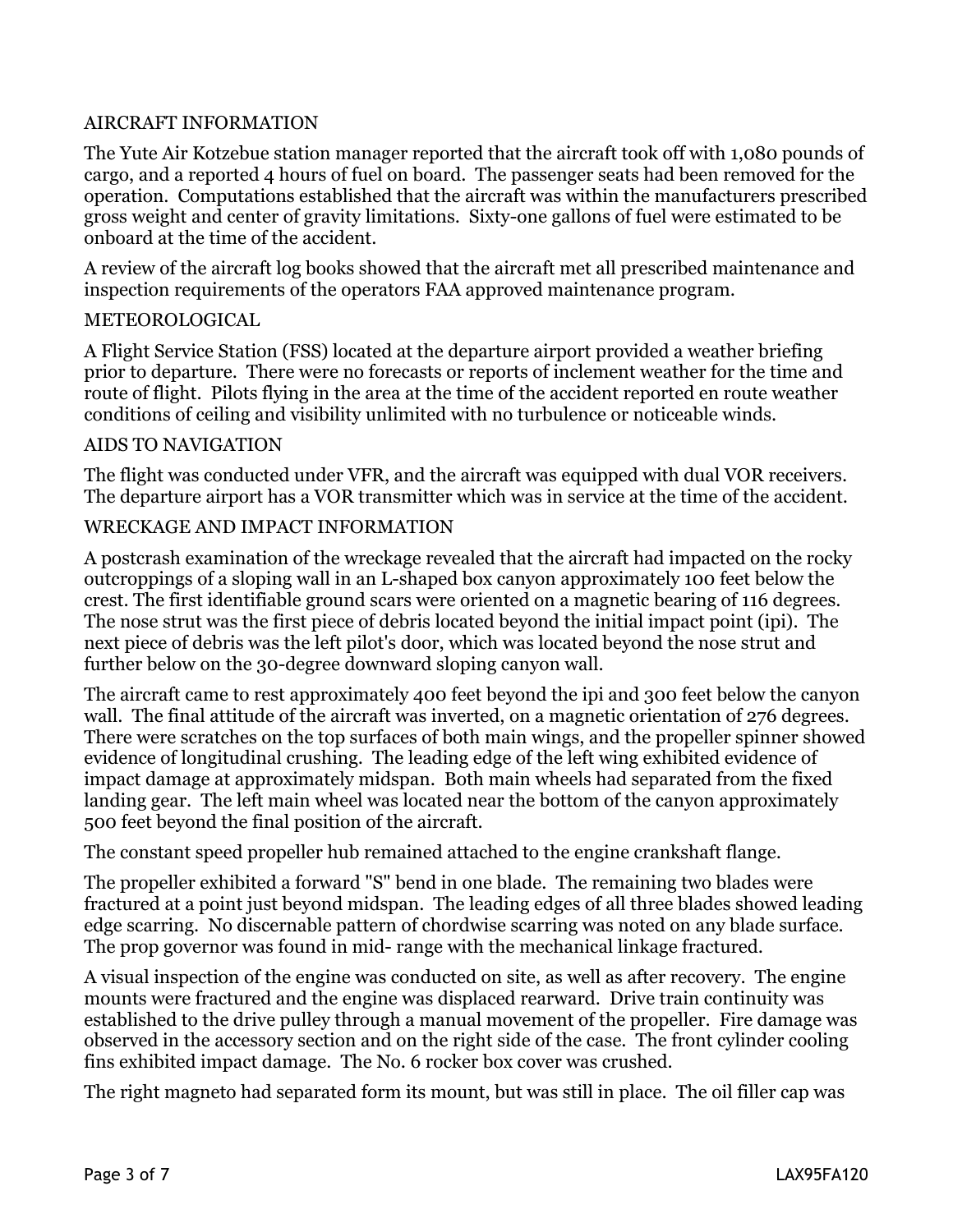missing and the oil filler neck and oil filter showed heat distress.

The fuel control unit exhibited heat distress. The fuel screen was clean and free of visible contaminants. The throttle body exhibited heat distress and a hole was observed. The mixture control was near mid-range and the throttle butterfly valve was in the idle position. The associated mixture and throttle cables and linkages were stretched and broken. The fuel injector lines were crushed but not separated. The fuel manifold valve exhibited heat distress. The induction system was crushed and burned. The exhaust system was crushed, distorted, and fractured.

Overall, the aircraft showed evidence of fire which had consumed the majority of the aircraft's fuselage to a point below the midpoint water line and aft from the firewall to the vertical stabilizer. Fire damage extended laterally into the area of both wings where the main fuel tanks are located. Both main fuel tanks showed evidence of containment failure and fire involvement. The fuel selector was found positioned on the left tank.

Flight control continuity was established. The position of the electric-driven flap actuator indicated that the flaps were fully retracted. The position of the manual-driven elevator trim actuator was neutral.

The cargo, which included canned soda pop, bread, and pretzels, was found inside the remaining fuselage and scattered in the vicinity of the final position of the aircraft. The Yute Air station manager reported that the accident aircraft was equipped with both cargo nets and tie-downs.

# MEDICAL AND PATHOLOGICAL INFORMATION

An autopsy and a toxicological screen were performed. The screen for alcohol and drugs was negative; however, 27% carbon monoxide blood saturation was detected.

# FIRE

Due to the remote location and rugged nature of the terrain, no fire fighting equipment was employed.

# SURVIVAL ASPECTS

The aircraft was equipped with both seat belts and shoulder harnesses. Due to the extent of the fire and limited time on site, it was not determined if one or both were being employed at the time of the accident.

### TESTS AND RESEARCH

The engine was recovered, secured, and shipped to the Teledyne Continental Motors facility in Mobile, Alabama, for inspection and testing. After arrival at the facility, the engine was inspected, crash damaged parts were replaced or repaired, and the engine was placed in a test cell for performance evaluation. After starting, the engine ran normal and produced rated power.

### ADDITIONAL INFORMATION

The wreckage was recovered and stored in a Yute Air facility in Kotzebue. The wreckage was released to a representative of the registered owner on June 6, 1995.

The emergency locator transmitter (ELT) was located by search and rescue personnel. It was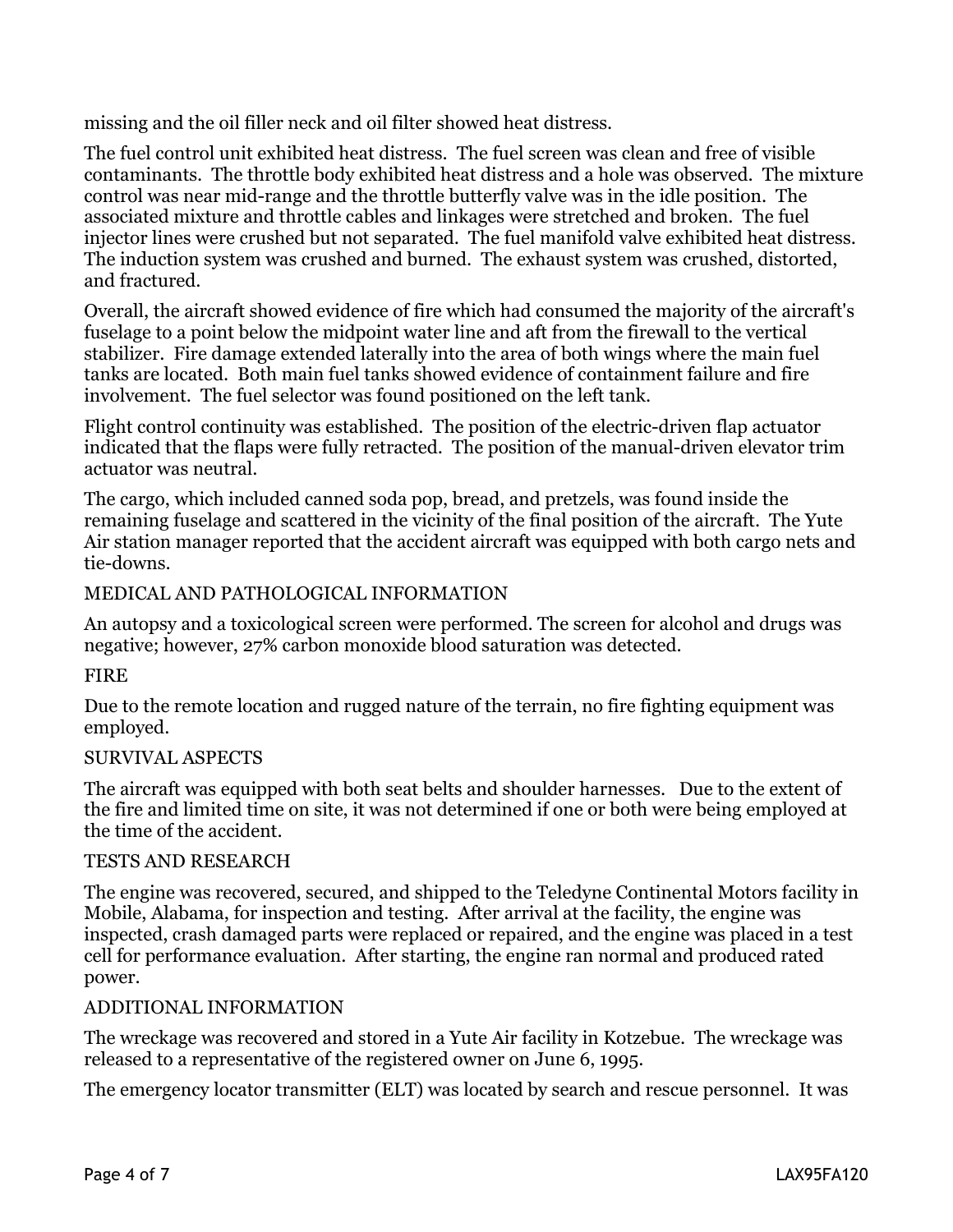found in a burned portion of the empennage with the switch in the armed position. No pilots flying in the vicinity at the time of the accident, nor search and rescue personnel on the ground reported hearing any ELT signals.

#### **Pilot Information**

| Certificate:                     |                                                                                                                                                                                                                                                   |                                   | 25, Male   |
|----------------------------------|---------------------------------------------------------------------------------------------------------------------------------------------------------------------------------------------------------------------------------------------------|-----------------------------------|------------|
|                                  | Flight Instructor; Commercial                                                                                                                                                                                                                     | Age:                              |            |
| Airplane Rating(s):              | Multi-engine Land; Single-engine<br>Land                                                                                                                                                                                                          | Seat Occupied:                    | Left       |
| <b>Other Aircraft Rating(s):</b> | None                                                                                                                                                                                                                                              | <b>Restraint Used:</b>            |            |
| Instrument Rating(s):            | Airplane                                                                                                                                                                                                                                          | <b>Second Pilot Present:</b>      | No         |
| Instructor Rating(s):            | Airplane Multi-engine; Airplane<br>Single-engine; Instrument Airplane                                                                                                                                                                             | <b>Toxicology Performed:</b>      | <b>Yes</b> |
| <b>Medical Certification:</b>    | Class 1 Valid Medical--no<br>waivers/lim.                                                                                                                                                                                                         | Last FAA Medical Exam:            | 02/02/1995 |
| <b>Occupational Pilot:</b>       |                                                                                                                                                                                                                                                   | Last Flight Review or Equivalent: |            |
| <b>Flight Time:</b>              | 1607 hours (Total, all aircraft), 333 hours (Total, this make and model), 1457 hours (Pilot In<br>Command, all aircraft), 195 hours (Last 90 days, all aircraft), 67 hours (Last 30 days, all<br>aircraft), 7 hours (Last 24 hours, all aircraft) |                                   |            |

#### **Aircraft and Owner/Operator Information**

| Aircraft Make:                    | <b>CESSNA</b>            | Registration:                            | N6479H                     |
|-----------------------------------|--------------------------|------------------------------------------|----------------------------|
| Model/Series:                     | 207A 207A                | <b>Aircraft Category:</b>                | Airplane                   |
| Year of Manufacture:              |                          | <b>Amateur Built:</b>                    | No                         |
| Airworthiness Certificate:        | Normal                   | Serial Number:                           | 20700539                   |
| <b>Landing Gear Type:</b>         | Tricycle                 | Seats:                                   | 7                          |
| Date/Type of Last Inspection:     | 02/17/1995, 100 Hour     | <b>Certified Max Gross Wt.:</b>          | 3800 lbs                   |
| Time Since Last Inspection:       | 22 Hours                 | Engines:                                 | 1 Reciprocating            |
| Airframe Total Time:              | 8434 Hours               | <b>Engine Manufacturer:</b>              | <b>CONTINENTAL</b>         |
| ELT:                              | Installed, not activated | <b>Engine Model/Series:</b>              | $IO - 520 - F$             |
| <b>Registered Owner:</b>          | WILLIAM L. JOHNSON       | <b>Rated Power:</b>                      | $285$ hp                   |
| Operator:                         | YUTE AIR ALASKA          | <b>Operating Certificate(s)</b><br>Held: | Commuter Air Carrier (135) |
| <b>Operator Does Business As:</b> | YUTE AIR ALASKA          | <b>Operator Designator Code:</b>         | YAAA                       |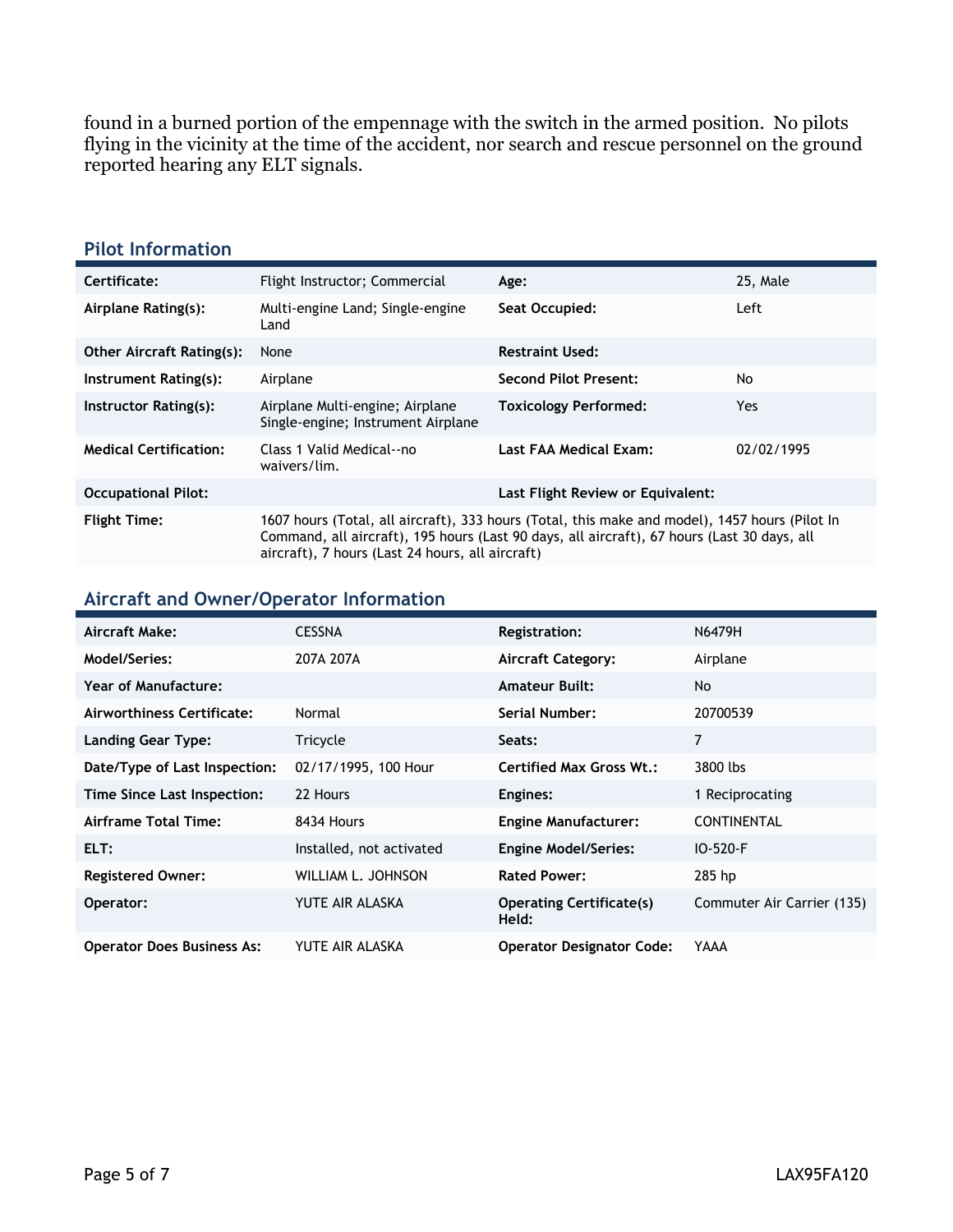# **Meteorological Information and Flight Plan**

| <b>Conditions at Accident Site:</b>     | <b>Visual Conditions</b> | <b>Condition of Light:</b>                     | Day                               |
|-----------------------------------------|--------------------------|------------------------------------------------|-----------------------------------|
| <b>Observation Facility, Elevation:</b> | OTZ, 11 ft msl           | Distance from Accident Site:                   | 28 Nautical Miles                 |
| <b>Observation Time:</b>                | 1300 AST                 | Direction from Accident Site:                  | $125^\circ$                       |
| <b>Lowest Cloud Condition:</b>          | Clear / 0 ft agl         | Visibility                                     | 35 Miles                          |
| Lowest Ceiling:                         | None / 0 ft agl          | Visibility (RVR):                              | $0$ ft                            |
| Wind Speed/Gusts:                       | 5 knots $/$              | <b>Turbulence Type</b><br>Forecast/Actual:     |                                   |
| <b>Wind Direction:</b>                  | $70^{\circ}$             | <b>Turbulence Severity</b><br>Forecast/Actual: |                                   |
| <b>Altimeter Setting:</b>               | 30 inches Hg             | <b>Temperature/Dew Point:</b>                  | $-30^{\circ}$ C / $-18^{\circ}$ C |
| <b>Precipitation and Obscuration:</b>   |                          |                                                |                                   |
| <b>Departure Point:</b>                 | , AK $(OTZ)$             | Type of Flight Plan Filed:                     | <b>VFR</b>                        |
| Destination:                            | KIVALINA, AK (KVL)       | <b>Type of Clearance:</b>                      | None                              |
| <b>Departure Time:</b>                  | 1235 AST                 | <b>Type of Airspace:</b>                       | Class G                           |

# **Wreckage and Impact Information**

| Crew Injuries:          | 1 Fatal | Aircraft Damage:           | Destroved |
|-------------------------|---------|----------------------------|-----------|
| Passenger Injuries:     | N/A     | <b>Aircraft Fire:</b>      | On-Ground |
| <b>Ground Injuries:</b> | N/A     | <b>Aircraft Explosion:</b> | None      |
| Total Injuries:         | 1 Fatal | Latitude, Longitude:       |           |

# **Administrative Information**

| Investigator In Charge (IIC):            | <b>ROBERT</b>                                                                                                                                                                                                                                                                                                                                      | R CRISPIN                                                                                   | <b>Report Date:</b> | 10/27/1995 |
|------------------------------------------|----------------------------------------------------------------------------------------------------------------------------------------------------------------------------------------------------------------------------------------------------------------------------------------------------------------------------------------------------|---------------------------------------------------------------------------------------------|---------------------|------------|
| <b>Additional Participating Persons:</b> |                                                                                                                                                                                                                                                                                                                                                    | ROBERT E SHEPHERD; FAIRBANKS, AK<br>ROBERT S BOYLE; ARVADA, CO<br>DAVID S RYAN; WICHITA, KS |                     |            |
| <b>Publish Date:</b>                     |                                                                                                                                                                                                                                                                                                                                                    |                                                                                             |                     |            |
| <b>Investigation Docket:</b>             | NTSB accident and incident dockets serve as permanent archival information for the NTSB's<br>investigations. Dockets released prior to June 1, 2009 are publicly available from the NTSB's<br>Record Management Division at pubing@ntsb.gov, or at 800-877-6799. Dockets released after<br>this date are available at http://dms.ntsb.gov/pubdms/. |                                                                                             |                     |            |